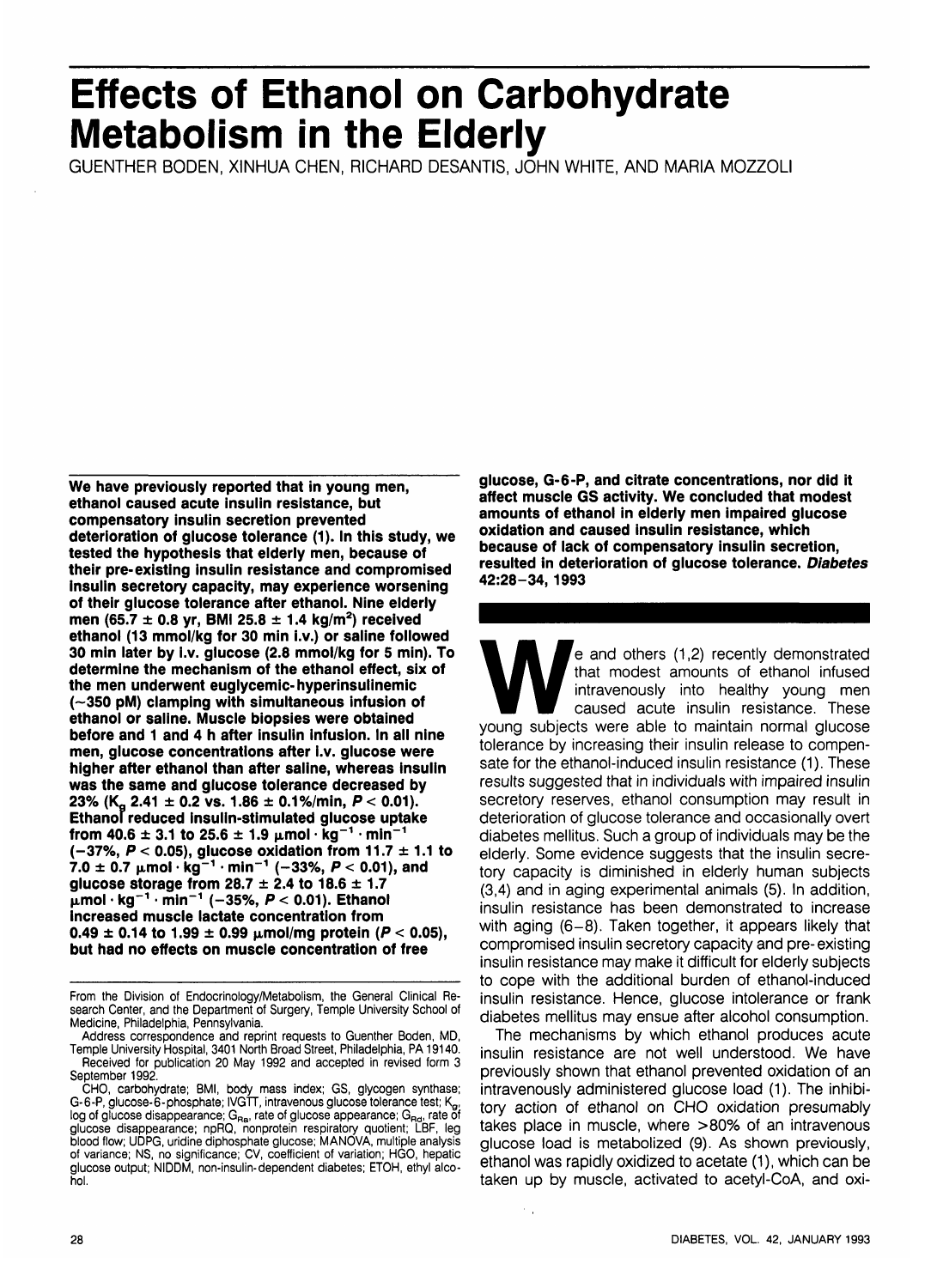| TABLE 1 |                                            |  |  |
|---------|--------------------------------------------|--|--|
|         | Clinical characteristics of study subjects |  |  |

| Stuav                             | Age (yr)                         | Height (cm)                        | Weight (kg)                          | BMI $(kg/m2)$                        |
|-----------------------------------|----------------------------------|------------------------------------|--------------------------------------|--------------------------------------|
| Clamp plus ETOH                   | $67.0 \pm 1.8$                   | $1.68 \pm 0.04$                    | $72.03 \pm 3.06$                     | $25.65 \pm 1.04$                     |
| Clamp plus saline<br><b>IVGTT</b> | $70.3 \pm 2.3$<br>$65.7 \pm 0.8$ | $1.74 \pm 0.04$<br>$1.70 \pm 0.03$ | $74.17 \pm 3.69$<br>$73.75 \pm 3.74$ | $24.41 \pm 0.84$<br>$25.75 \pm 1.41$ |

dized in the tricarboxylic acid cycle. An increase in acetyl-CoA is known to inhibit pyruvate dehydrogenase and thus glucose oxidation (10).

It is, however, unlikely that inhibition of glucose oxidation alone could fully explain ethanol-induced insulin resistance, because glucose, which cannot be oxidized, could be shunted into the formation of glycogen or lactate. We suspect, therefore, that ethanol inhibits glycogen synthesis and perhaps also glycolysis at a locus above pyruvate dehydrogenase.

To test whether modest amounts of ethanol will cause insulin resistance and deterioration of glucose tolerance, we compared the effects of ethanol and saline on intravenous glucose tolerance and insulin sensitivity (measured with the euglycemic-hyperinsulinemic clamp technique) in elderly men. To investigate the mechanisms of ethanol action, we determined glucose turnover rates (with  $6.6 - D<sub>2</sub>$ -glucose), rates of whole body CHO oxidation (with indirect calorimetry), and concentrations of key substrates including free glucose, G-6-P, lactate, and citrate and the activity of GS, the key enzyme of glycogen formation, in muscle biopsy samples obtained at different times from these elderly men.

## **RESEARCH DESIGN AND METHODS**

Twelve healthy, normal-weight, elderly men were studied. Their ages, weights, and heights are shown in Table 1. None of the subjects had a family history of diabetes or other endocrine disorders, and none were taking any medications. Their weights were stable for at least 2 mo, and their diets contained a minimum of 250 g/day of CHO for at least 2 days before the study. Informed written consent was obtained after explanation of the nature, purpose, and potential risks of each study. The study protocol was approved by the Temple University Institutional Review Board for Human Research. Studies were performed in the General Clinical Research Center of Temple University Hospital and began between 0700 and 0800 after an overnight fast. The subjects were studied reclining in bed. A short polyethylene catheter was inserted into an antecubital vein for infusion of all test substances. A second catheter was inserted into a contralateral forearm vein for blood sampling. This arm was kept at 70°C with a heating blanket to arterialize venous blood.

**Study 1: IVGTTs.** Nine elderly subjects were studied twice in random order with and without ethanol. A minimum of 10 days was allowed between ethanol and control (saline) studies. Ethanol and control studies were identical except for the substitution of normal saline for ethanol in control studies. After a 30-min baseline period, alcohol (13 mmol/kg, USP, Abbott, North Chicago, IL)

diluted in normal saline to make a 10% solution, was infused intravenously for 30 min  $(-60 \text{ to } -30 \text{ min})$ . Glucose (2.8 mmol/kg) was infused intravenously for 5 min starting at 0 min. Arterialized venous blood was collected for determination of plasma glucose concentration every 10 min for the next hour and at 30-min intervals thereafter. Arterialized venous blood samples for determination of glucose, insulin, and ethanol concentrations were obtained at 30-min intervals.  $K_q$  was calculated by least-squares analysis from the decline of plasma glucose levels between 10 and 60 min after the glucose infusion.

**Study 2: hyperinsulinemic-euglycemic clamps.** Six subjects were studied with and six without ethanol in random order. Regular human insulin (Humulin R, Lilly, Indianapolis, IN) was infused intravenously (6 pmol  $\cdot$  $kg^{-1} \cdot min^{-1}$ ) for 4 h. Glucose concentrations were clamped at ~5 mM by a feedback-controlled glucose infusion (1). At 0 min, ethanol (8 mmol/kg) or saline was infused intravenously over a 15-min period. Thereafter, an infusion of ethanol (2.17 mmol/kg for 3.75 h) or saline was delivered to maintain steady-state ethanol concentrations during ethanol infusions until the completion of the study. Arterialized venous blood samples for determination of ethanol and insulin were obtained at 30-min intervals.

**Glucose turnover.** Glucose turnover was determined with  $6,6$ - $D_2$ -glucose. The tracer infusion was started 2 h before initiation of the clamp to assure isotope equilibration. Plasma glucose was isolated from blood for determination of isotope enrichment as described (11) with a gas chromatograph-mass spectrometer (model 4610-B, Finnigan MAT, San Jose, CA).  $G_{\text{Ra}}$  and  $G_{\text{Rd}}$  were calculated from the isotope enrichment before  $(-30-0 \text{ min})$ and during the 4th h of the clamp (180-240 min) by using Steele's equation for non-steady-state conditions (12). Underestimation of  $G_{\text{Ra}}$  during hyperinsulinemia was avoided by adding 6,6-D<sub>2</sub>-glucose (6.9 mmol/100 ml of a 50% dextrose solution) to the unlabeled glucose infused to maintain euglycemia (13).

**Indirect calorimetry.** Respiratory gas exchange rates were determined, as previously described, before  $(-30)$ and 0 min) and at the end of the 4-h ethanol or saline infusions (210 and 240 min) with a metabolic measurement cart (Beckman, Palo Alto, CA; 14). Rates of protein oxidation were estimated from urinary nitrogen excretion after correction for changes in urea nitrogen pool size (15). Rates of protein oxidation were used to determine npRQ. Rates of CHO and fat oxidation were determined with the npRQ tables of Lusk, which are based on an npRQ of 0.707 for 100% fat and 1.000 for 100% CHO oxidation. Based on our previous finding of complete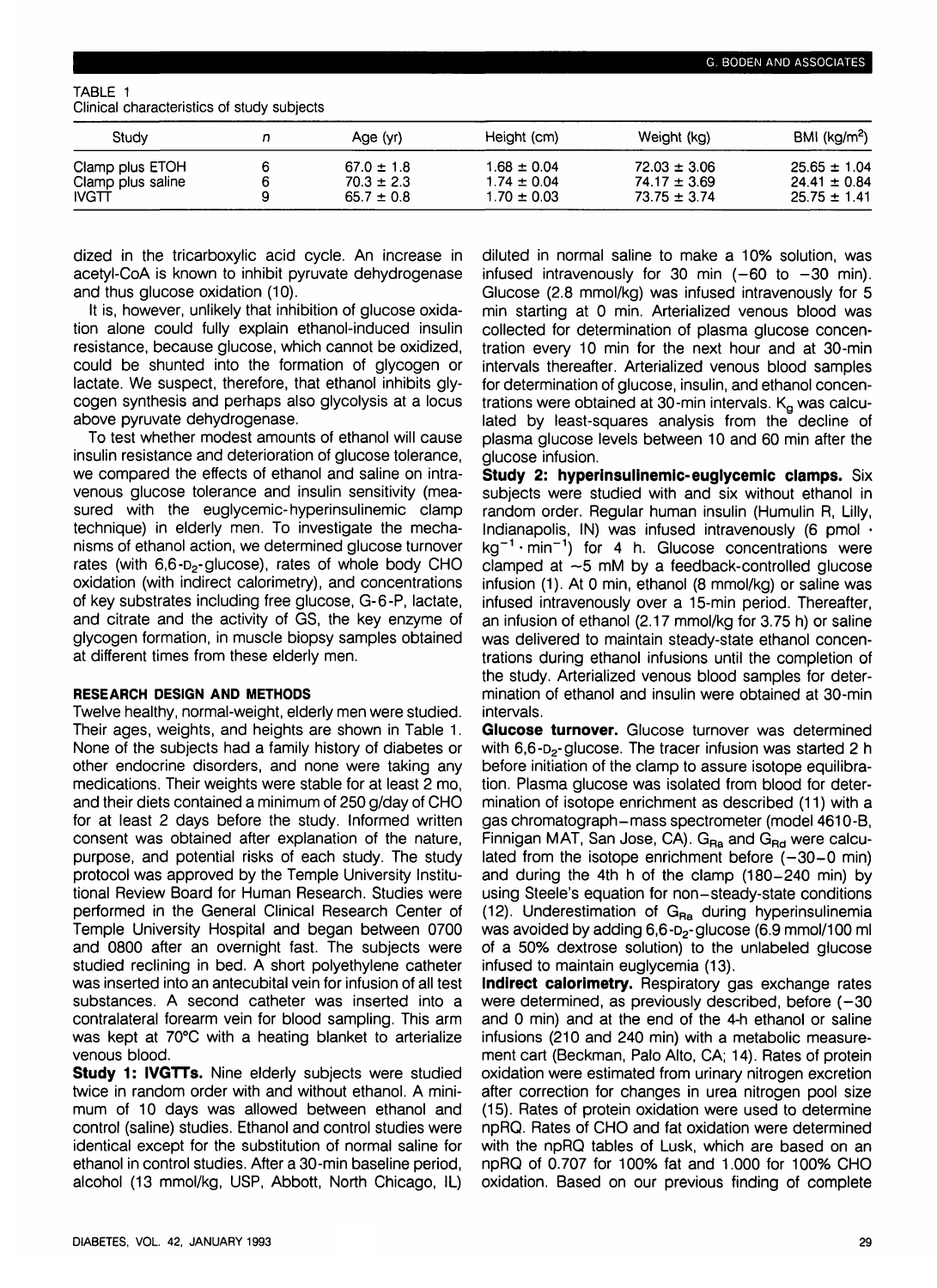oxidation of metabolized ethanol to  $CO<sub>2</sub>$  and H<sub>2</sub>O (1), these respiratory exchange data were corrected by subtracting the volumes of  $O<sub>2</sub>$  consumed and  $CO<sub>2</sub>$  produced during ethanol oxidation (complete oxidation of 1 mol of ethanol consumes 3 mol of  $O<sub>2</sub>$  and produces 2 mol of  $CO<sub>2</sub>$ ).

Rates of CHO storage were obtained by subtracting rates of CHO oxidation from  $G_{\text{Rd}}$ .

LBF. LBF was determined every 30 min by venous occlusion plethysmography with a mercury strain-gauge apparatus (Model EC-5R, Hokanson, Issaquah, WA; 16). Two minutes before blood-flow determination, circulation to the foot was interrupted by inflating a cuff around the ankle to a suprasystolic pressure.

**Muscle biopsies and extractions.** Biopsies were obtained before and 1 and 4 h after the start of the clamp, from the lateral aspect of the vastus lateralis muscle,  $\sim$ 15 cm above the patella, from all 12 subjects in study 2. The skin was cleaned with Betadine and anesthetized with 1% lidocaine without epinephrine. After an incision (~2.5 cm) was made through the skin, subcutaneous tissue, and fascia;  $\sim$ 150 mg of muscle was mobilized and excised. The muscle was dropped immediately into isopentane and kept at its freezing point  $(-160^{\circ}C)$  by liquid nitrogen. The frozen muscle was stored at  $-80^{\circ}$ C until it was aliquoted into two separate portions. One portion was extracted with fluoride buffer according to Hagg et al. (17) for measurement of glycogen synthase. The second portion was extracted with perchloric acid according to Allred and Guy (18) for measurement of free glucose, lactate, G-6-P, and citrate.

**GS assay.** GS was assayed by a modification of the method of Thomas et al. (19). Reactions were started by addition of 30  $\mu$ I aliquots of the muscle extract to 60  $\mu$ I of a reaction mixture containing 20 mM EDTA, 25 mM sodium fluoride, 50 mM Tris-HCI, 1% glycogen, 0.7  $\mu$ Ci  $[U<sup>-14</sup>C]$ UDPG, 0.3 mM UDPG, and 0-10 mM G-6-P. The reaction was terminated after 15 min by precipitating 75  $\mu$ l aliquots of the reaction mixture on 2-  $\times$  2-cm squares of filter paper, which were dropped into cold 66% ethanol, washed, dried, and counted. GS activity was calculated as micromoles of UDPG incorporated into glycogen per minute per milligram of protein. Results are expressed as  $V_{\text{max}}$  of GS determined with 10 mM G-6-P and 0.3 mM UDPG and as GS fractional velocity, i.e., the activity of GS at 0.1 mM G-6-P divided by the activity at 10 mM G-6-P. This is an indicator of the active form of GS and believed to be a sensitive parameter of in vivo GS activity (20).

**Metabolite assays.** Citrate was assayed in the perchloric acid muscle extract in a coupled end-point assay with citrate lyase and malate dehydrogenase (21). G-6-P was assayed in a coupled end-point assay with hexokinase and G-6-P dehydrogenase (22). Glucose and lactate were measured enzymatically (23,24).

**Analytical procedures.** Plasma glucose was measured with a glucose analyzer (Beckman Instruments, Palo Alto, CA). Serum insulin (25) was determined by radioimmunoassay. Plasma calecholamines were measured with a radiometric assay (26). Blood urea nitrogen (27) was measured colorimetrically. Urinary nitrogen was measured by the method of Kjeldahl (28). Plasma and urine ethanol were determined with a kit (Sigma, St. Louis, MO), as was blood acetate (Boehringer Mannheim, Elkhart, IN). For the determination of acetate (29) by enzymatic analysis, blood samples were immediately deproteinized and neutralized with perchloric acid/KOH and metaphosphoric acid/KOH, respectively, before assay.

**Ethanol disappearance and metabolism.** The rate of ethanol disappearance from the blood was calculated with the following formula: ethanol disappearance  $=$  $B \times P \times \gamma$ , where B is the change in plasma ethanol concentration (mM) obtained from the linear part of the plasma ethanol curve; P is the body weight (kg)  $\times$  1.06 to correct for differences in density between blood and water; and  $\gamma$  is the coefficient of distribution for ethanol (and acetate; 30).

Ethanol metabolism was determined according to the following formula: ethanol metabolized  $=$  ethanol disappeared from blood - ethanol excreted in urine and breath - ethanol present in plasma as acetate.

**Statistical analysis.** All data are means  $\pm$  SE. Statistical significance was assessed using MANOVA and twotailed paired Student's t test when appropriate.

# **RESULTS**

**Effects of ethanol on intravenous glucose tolerance.** Ethanol was infused at a rate of 13 mmol/kg for 30 min starting 1 h before the glucose infusion. At the beginning of the glucose infusion (2.8 mmol/kg over 5 min), plasma ethanol concentration was  $17.6 \pm 1.6$  mM (Fig. 1). Subsequently, it declined at a constant rate and reached  $10.5 \pm 0.8$  mM 2 h later. By comparison, impairment of physical coordination, slurring of speech, and loss of judgment are usually seen only with concentrations >22 mM.

Plasma glucose concentrations were significantly higher with than without ethanol. The K<sub>g</sub> decreased from 2.41  $\pm$  0.2 without ethanol to 1.86  $\pm$  0.1 with ethanol  $(-23\%, P < 0.01)$ .

Serum insulin concentrations rose from  $52 \pm 10$  and  $46 \pm 9$  pM before, to peaks of 281  $\pm$  62 and 250  $\pm$  103 pM (NS) 10 min after intravenous glucose in saline and ethanol experiments, respectively. A second insulin peak occurred  $\sim$ 1 h later, when insulin concentrations were significantly higher during ethanol than during saline infusions (254 ± 50 vs. 160 ± 24 pM, P< 0.05). Neither insulin nor ethanol had statistically significant effects on plasma catecholamine concentrations. Epinephrine concentrations were 180  $\pm$  44 and 175  $\pm$  27 pM before and  $240 \pm 147$  and  $360 \pm 109$  pM after 4 h of insulin and insulin plus ethanol, respectively. Corresponding values for norepinephrine were  $1.52 \pm 0.21$  and  $1.67 \pm 0.21$  nM before and  $1.67 \pm 0.38$  and  $1.83 \pm 0.25$  nM after insulin. **Effects of ethanol on glucose uptake, oxidation, storage, and HGO.** To determine the cause for the ethanolinduced deterioration of intravenous glucose tolerance, we performed euglycemic-hyperinsulinemic clamps with and without ethanol in these elderly men (Fig. 2). Plasma insulin concentrations were raised approximately seven-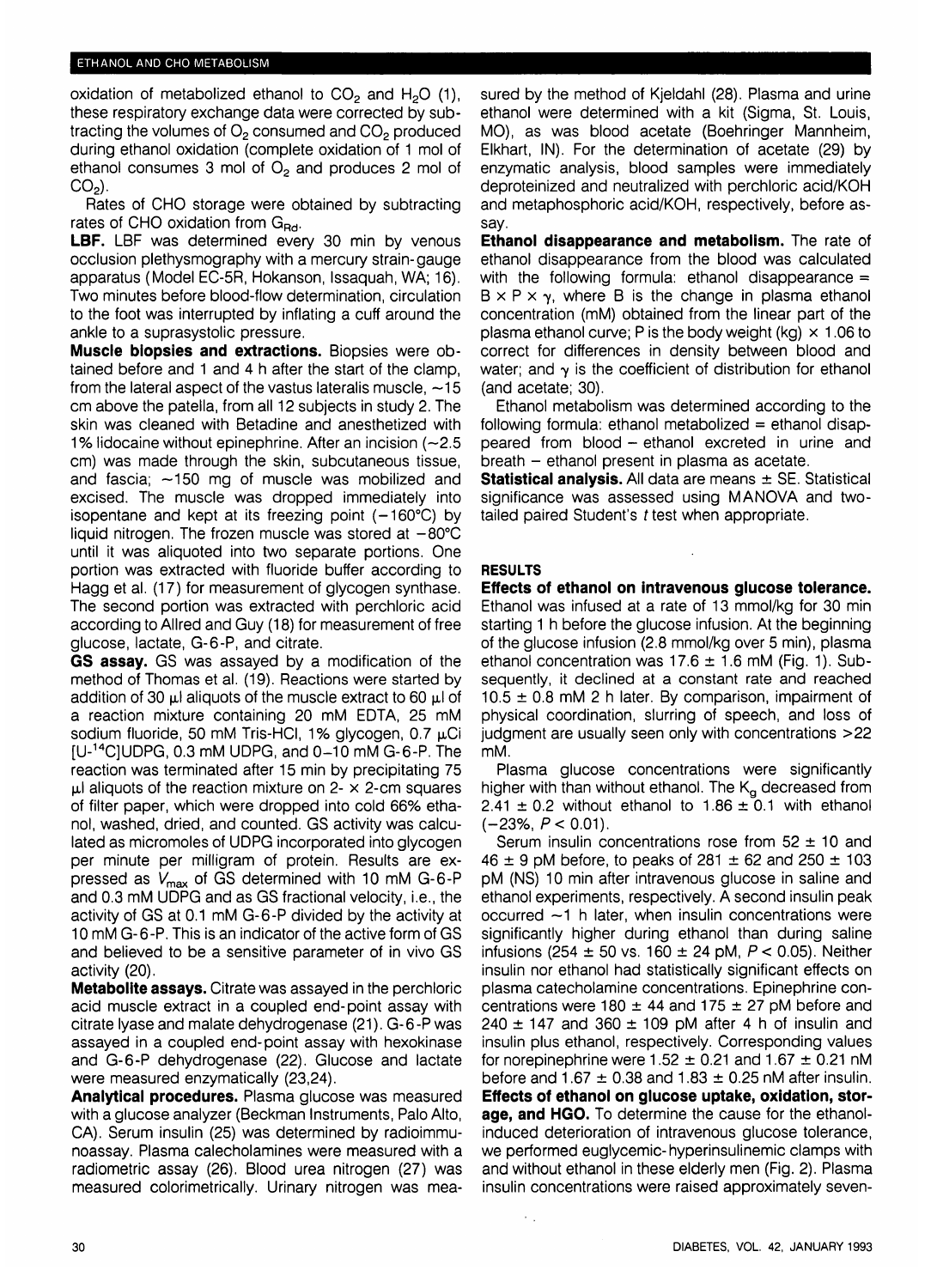

**FIG. 1. Effects of ethanol on i.v. glucose tolerance. Plasma ethanol concentrations after ethanol Infusion (13 mmol/kg for 30 min) In 9 elderly men (A). Effects of ethanol (•) and saline (0) on glucose concentration after Intravenous glucose (2.8 mmol/kg for 5 min). \*P < 0.05, \*\*P < 0.01, n = 9. Insert shows rates of glucose** disappearance from plasma (K<sub>g</sub>, in %/min) (B). Effects of ethanol and **saline on serum Insulin concentrations after intravenous glucose. \*P < 0.05, n = 9.**

fold from  $-47$  pM to a plateau of  $-350$  pM by infusion of insulin (6 pmol·kg $^{-1}$ ·min $^{-1}$ ). Plasma glucose concentrations were clamped at  $\sim$ 4.9  $\pm$  0.7 mM (CV 10.2%). Plasma ethanol concentrations plateaued at  $\sim$ 10 mM.

Insulin increased G<sub>Rd</sub> from  $9.5 \pm 0.4$  (preclamp) to  $40.6 \pm 3.1$   $\mu$ mol·kg<sup>-1</sup>·min<sup>-1</sup> during the 4th h of the clamp (427%;  $P < 0.001$ ). Ethanol inhibited this increase by 37% (from  $40.6 \pm 3.1$  to  $25.6 \pm 1.9$   $\mu$ mol·kg<sup>-1</sup>·  $min^{-1}$ ,  $P < 0.05$ ; Fig. 3).

Insulin increased glucose oxidation from  $4.6 \pm 0.7$  (at 0 min) to 11.7  $\pm$  1.1 µmol · kg<sup>-1</sup> · min<sup>-1</sup> during the last hour of the clamp (253%;  $P < 0.01$ ). Ethanol inhibited this increase by 33% (from  $11.7 \pm 1.1$  to  $7.0 \pm 0.7$  $\mu$ mol • kg $^{-1}$  • min $^{-1}$ ,  $P \approx$  0.01).

Insulin increased glucose storage from  $5.4 \pm 0.7$  to  $28.6 \pm 2.4 \,\mu$ mol · kg<sup>-1</sup> · min<sup>-1</sup> (531%; P < 0.01). Ethanol inhibited this increase by 35% (from  $28.7 \pm 2.4$  to  $18.6 \pm 1.7$   $\mu$ mol·kg<sup>-1</sup>·min<sup>-1</sup>,  $P < 0.01$ ). Insulin decreased HGO by 80% from  $8.83 \pm 0.3$  to  $1.77 \pm 0.37$  $\mu$ mol · kg<sup>-1</sup> · min<sup>-1</sup> with ethanol (P < 0.01) and by 82% from 9.28 to 1.67  $\mu$ mol  $\cdot$  kg<sup>1</sup>  $\cdot$  min<sup>1</sup> with saline (P < 0.01).



**FIG. 2. Eugiycemic-hyperinsuiinemic clamps. Serum Insulin** concentrations (A), glucose concentrations (B), and ethanol **concentrations (Q in elderly men during eugiycemic-hyperinsuiinemic** clamping with infusion of ethanol (8 mmol/kg,  $\bullet$ ),  $n = 6$ , or saline ( $\circ$ ),  $n = 6$ ).

**LBF.** During insulin infusion, LBF rose from 4.0 ± 0.2 to  $5.7 \pm 1.1$  ml $\cdot$  100 ml of leg tissue<sup>-1</sup>  $\cdot$  min<sup>-1</sup> ( $P < 0.05$ ). During insulin plus ethanol infusion, LBF increased from  $3.7 \pm 0.3$  to 5.4  $\pm$  0.4 ml · 100 ml of leg tissue<sup>-1</sup> · min<sup>-1</sup>  $(P < 0.08)$ . These data show that ethanol had no statistically significant effect on the insulin-stimulated increase in LBF.

**Effect of ethanol on muscle GS activity and metabolic intermediates.** Neither insulin nor ethanol affected GS  $V_{\text{max}}$  (measured at 0.3 mM UDPG and 10 mM G-6-P; Table 2). GS fractional velocity (0.1/10 mM G-6-P), however, increased from  $0.16 \pm 0.03$  to  $0.255 \pm 0.028$  $(P < 0.05)$  with insulin. This increase was unaffected by ethanol.

Neither insulin nor ethanol had significant effects on muscle concentrations of free glucose, G-6-P, and citrate, whereas ethanol significantly increased muscle lactate concentration from  $0.30 \pm 0.04$  to  $0.64 \pm 0.14$  $\mu$ mol·mg protein<sup>-1</sup> at 1 h and from 0.25  $\pm$  0.11 to  $1.99 \pm 0.99$   $\mu$ mol · mg protein<sup>-1</sup> at 4 h ( $P < 0.05$ ).

### **DISCUSSION**

Ethanol is the most widely used drug in western industrialized countries. In addition, it is an excellent metabolic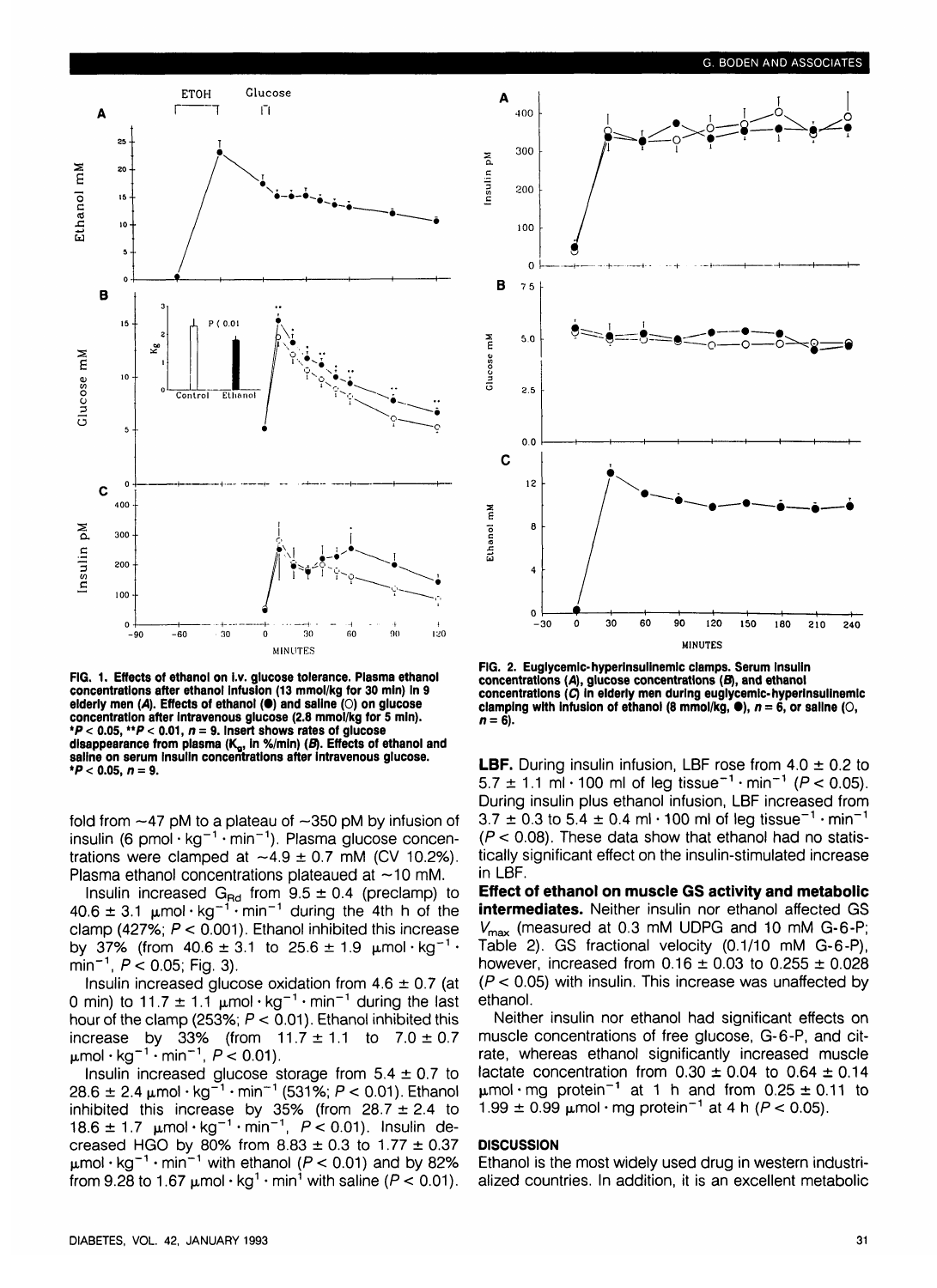#### TABLE 2 Muscle biopsies

|                                                         | Preclamp          | Postclamp                      |                                  |  |
|---------------------------------------------------------|-------------------|--------------------------------|----------------------------------|--|
|                                                         |                   | 1 <sub>h</sub>                 | 4 h                              |  |
| Glycogen synthase<br>V <sub>max</sub> (nmol/mg protein) |                   |                                |                                  |  |
| Control                                                 |                   | $0.034 \pm 0.003*$             | $0.062 \pm 0.014$                |  |
| <b>ETOH</b>                                             | $0.054 \pm 0.009$ | <b>NS</b><br>$0.031 \pm 0.006$ | <b>NS</b><br>$0.049 \pm 0.010$   |  |
| Fractional velocity (0.1/10 mM G-6-P)                   |                   |                                |                                  |  |
| Control                                                 |                   | $0.275 \pm 0.078$              | $0.255 \pm 0.028$ *              |  |
| <b>ETOH</b>                                             | $0.16 \pm 0.03$   | <b>NS</b><br>$0.139 \pm 0.034$ | <b>NS</b><br>$0.313 \pm 0.038$ t |  |
| Glucose (umol/mg protein)                               |                   |                                |                                  |  |
| Control                                                 | $0.10 \pm 0.03$   | $0.21 \pm 0.04$<br>NS.         | $0.10 \pm 0.03$<br><b>NS</b>     |  |
| <b>ETOH</b>                                             |                   | $0.12 \pm 0.05$                | $0.14 \pm 0.05$                  |  |
| $G-6-P$ ( $\mu$ mol/mg protein)                         |                   |                                |                                  |  |
| Control                                                 | $0.018 \pm 0.002$ | $0.017 \pm 0.007$<br><b>NS</b> | $0.019 \pm 0.007$<br><b>NS</b>   |  |
| <b>ETOH</b>                                             |                   | $0.033 \pm 0.019$              | $0.022 \pm 0.012$                |  |
| Lactate (umol/mg protein)                               |                   |                                |                                  |  |
| Control                                                 | $0.49 \pm 0.14$   | $0.30 \pm 0.04$<br>P < 0.05    | $0.25 \pm 0.11$<br>P < 0.05      |  |
| <b>ETOH</b>                                             |                   | $0.64 \pm 0.14$                | $1.99 \pm 0.99*$                 |  |
| Citrate (µmol/mg protein)                               |                   |                                |                                  |  |
| Control                                                 | $0.017 \pm 0.002$ | $0.013 \pm 0.002$<br><b>NS</b> | $0.013 \pm 0.002$<br><b>NS</b>   |  |
| <b>ETOH</b>                                             |                   | $0.017 \pm 0.006$              | $0.016 \pm 0.003$                |  |

 $*P < 0.05$  compared with preclamp values.

 $tP < 0.01$  compared with preclamp values.

fuel and can replace glucose as substrate for oxidation, causing acute insulin resistance even at relatively low blood levels (1). We have previously shown that young healthy men were able to compensate for the ethanolinduced insulin resistance by compensatory secretion of insulin, thus avoiding deterioration of their glucose tolerance (1). In this study, we found that elderly men, given comparable amounts of ethanol as young men, experienced a decrease in glucose tolerance. This decline in glucose tolerance had several causes: 1) insulin resistance, as determined by  $G_{\text{Rd}}$ , was increased by  $\sim$  50% in the elderly compared with young men (1); 2) ethanol increased the pre-existing insulin resistance even more; and 3) the elderly were unable to generate sufficient compensatory insulin responses. The diabetogenic effect of ethanol was acute and was seen in all nine elderly men tested. In none, however, did  $K<sub>g</sub>$  decrease into the diabetic range. This suggests that occasional modest consumption of alcohol would probably remain metabolically inconsequential in most nonobese and active elderly men. On the other hand, many elderly men are obese to various degrees, relatively inactive, and known to be prone to developing NIDDM (6). Further depression of their glucose tolerance by repeated consumption of even modest amounts of alcohol may lead to glucose intolerance. It needs to be emphasized that we have only studied acute effects of ethanol and thus can only speculate about its long-term effects. On the other hand, the diabetogenic effects of chronic ethanol abuse are elicited by the development of alcoholic diabetes in some young and old subjects who consume alcohol excessively for prolonged periods of time and in whom the diabetes disappears with ethanol abstinence (31,32).

This anti-insulin action of ethanol presumably takes place in muscle, where >80% of intravenous infused glucose is metabolized (9). Of interest, in this respect, was the finding that ethanol did not interfere with suppression of HGO by insulin, which decreased  $-80\%$  in ethanol and control studies (Fig. 3). In this study, decreases in isotope enrichment during hyperinsulinemia, which in the past has resulted in serious underestimations of glucose turnover rates, were avoided by adding labeled glucose to the unlabeled glucose infused to maintain euglycemia (13).

We have attempted to determine the mechanism by which ethanol decreased insulin-stimulated glucose uptake in elderly men. Assuming that LBF was representative of blood flow to muscle in general, we could exclude differences in blood flow as a cause, because ethanol had no effect on insulin-stimulated blood flow. On the other hand, ethanol strongly inhibited (by 33%) insulinstimulated rates of glucose oxidation, confirming similar observations in young men (1). Concerning the mechanism of this action, a > 100-fold increase in plasma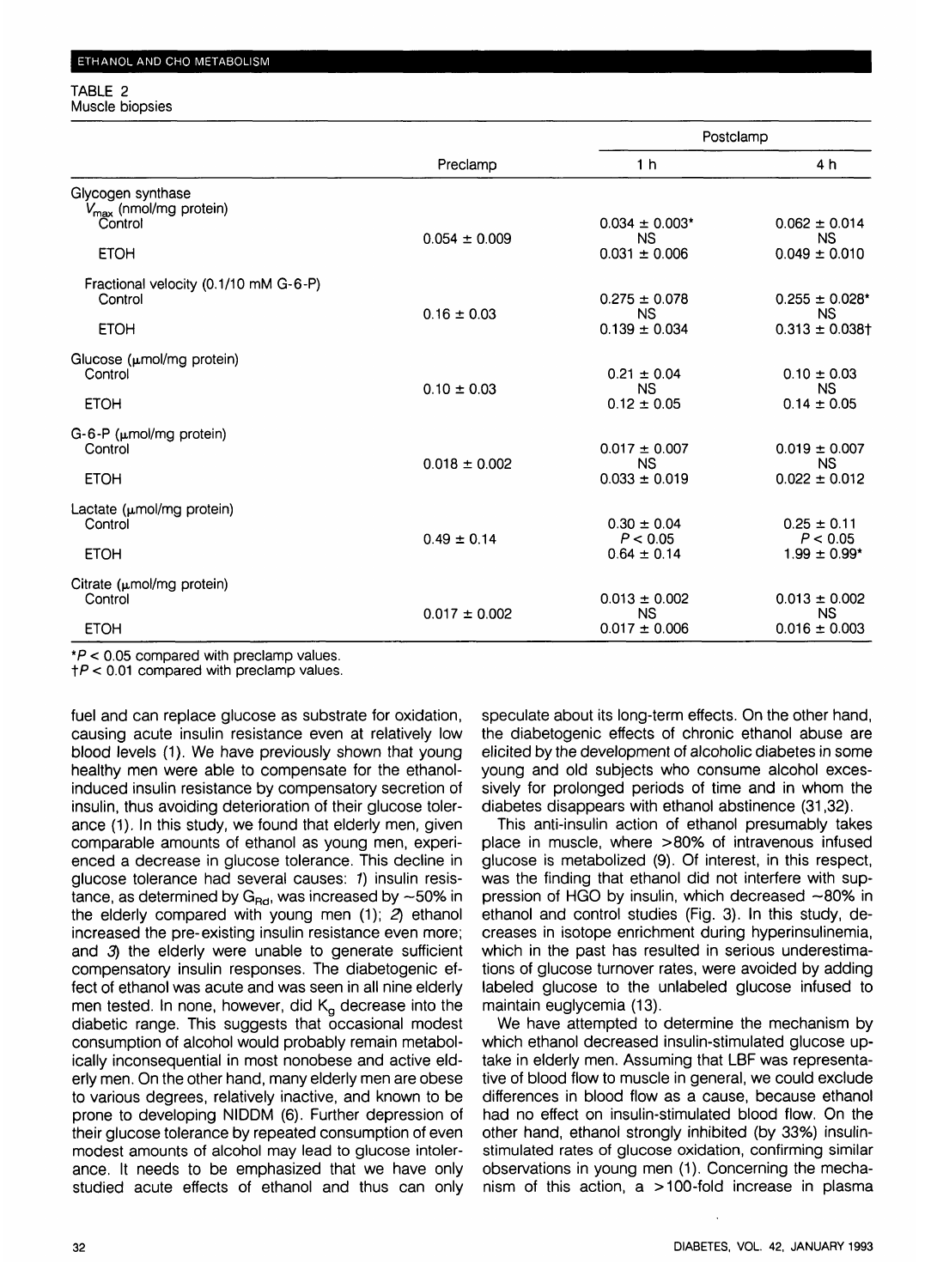

**FIG. 3. Effects of ethanol on glucose metabolism. Glucose uptake (Glu. uptake), glucose oxidation (Glu. Ox.), glucose storage (Glu. Stor.), and HGO during basal state (**□) in response to Insulin (**図**) and in response to insulin plus ethanol  $(\blacksquare)$ ,  $n = 6$ . Statistical analysis: **basal vs. Insulin, P < 0.01 for glucose uptake, glucose oxidation, glucose storage, and HGO. Insulin vs. Insulin plus ethanol, P < 0.05 for glucose uptake; P < 0.01 for glucose oxidation; and P < 0.01 for glucose storage. Basal vs. Insulin plus ethanol, P < 0.01 for HGO.**

acetate levels was observed (from 0.06 to 7.17 mM) after ethanol (this study). Acetate can be activated rapidly to acetyl-CoA, the accumulation of which is known to inhibit pyruvate dehydrogenase and thus pyruvate (glucose) oxidation (10). The observation that muscle content of lactate increased significantly after ethanol was entirely compatible with this concept.

Inhibition of glucose oxidation, however, cannot be the sole explanation for the ethanol-mediated insulin resistance, because glucose that cannot be oxidized can enter nonoxidative pathways such as glycogen synthesis or formation of three carbon compounds (essentially lactate). This, however, did not seem to have occurred in our studies. Muscle GS, the rate-controlling enzyme for glycogen formation, was unaffected by ethanol at the time when glucose uptake was significantly reduced (at 4 h; Table 2). Hence, ethanol did not appear to have interfered with glycogen synthesis. This conclusion, however, needs to be qualified for several reasons. First, muscle glycogen content itself was not measured because of the limited muscle biopsy sample size. Second, GS activity may not have correctly reflected in vivo rates of glycogen synthesis because it was measured at a UDPG concentration of 0.3 mM, which may have been higher than the actual UDPG concentration. Furthermore, the muscle biopsies provided no indication that glycolytic rates were significantly inhibited by ethanol. If a reduction in glycolytic rate had occurred, muscle lactate concentration should have decreased, whereas in fact, lactate increased significantly. Lastly, inhibition of glycolysis would probably have resulted in an increase in muscle

#### G. BODEN AND ASSOCIATES

G-6-P and free glucose concentrations, neither of which rose. Therefore, we feel that our data are most compatible with an ethanol-mediated defect involving glucose uptake into muscle, which developed during the later parts of the 4-h clamp studies. This interpretation was supported by the finding that ethanol reduced glucose uptake, oxidation, and storage rates to the same extent (37, 33, and 35%, respectively).

### **ACKNOWLEDGMENTS**

This study was supported by National Institutes of Health HGO Grants R01-AG-07988 (G.B.), RR-349 (General Clinical Research Center), and T32-DK-07162 (R.DS.).

> We thank the nurses of the General Clinical Research Center for help with the studies, Brenda Blyler and Karen Davis for technical help, Constance Harris for typing the manuscript, and John Zhang for help with statistical data analysis.

#### **REFERENCES**

- 1. Shelmet JJ, Reichard GA, Skutches CL, Hoeldtke RD, Owen OE, Boden G: Ethanol causes acute inhibition of carbohydrate, fat and protein oxidation and insulin resistance. J Clin Invest 81:1137-45,<br>1988
- 2. Yki-Jarvinen H, Nikkila EA: Ethanol decreases glucose utilization in healthy man. J Clin Endocrinol Metab 61:941-45, 1985
- 3. Andres R, Tobin JD: Endocrine systems. In Handbook of the Biology of Aging. Finch CA, Hayflick L, Eds. New York, Van Nostrand Reinhold, 1977, p. 357
- 4. Chen M, Bergman RN, Pacini G, Porte D Jr: Pathogenesis of age-related glucose intolerance in man: insulin resistance and decreased β-cell function. J Clin Endocrinol Metab 60:13-20, 1985
- 5. Reaven EP, Gold G, Reaven GM: Effect of age on glucose-stimu-<br>lated insulin release by beta-cell of the rat. J Clin Invest 64:591-99,<br>1979
- 6. DeFronzo RA: Glucose intolerance and aging. Diabetes Care 4:493-501, 1981
- 7. Fink Rl, Kolterman OG, Griffin J, Olefsky JF: Mechanisms of insulin resistance in aging. J Clin Invest 71:1523-35, 1983<br>8. Rowe JW, Minaker KL, Pallota JA, Flier JS: Characterization of the
- 8. Rowe JW, Minaker KL, Pallota JA, Flier JS: Characterization of the insulin resistance of aging. J Clin Invest 71:1581-87, 1983
- 9. DeFronzo RA, Jacot E, Jequier E, Maeder E, Wahren J, Felber JP:<br>The effect of insulin on the disposal of intravenous glucose. Diabetes 30:1000-1007, 1981
- 10. Randle PJ, Kerbey AL, Espinal J: Mechanisms decreasing glucose oxidation in diabetes and starvation: role of lipid fuels and hor- mones. Diabetes Metab Rev 4:623-38, 1988
- 11. Wolfe RR: Tracers in metabolic research. In Radioisotope and Stable Isotope/Mass Spectrometry Methods. New York, Alan R. Liss,<br>1984, p. 261
- 12. Steele R, Wall JS, DeBodo RC, Altszuler N: Measurement of size and turnover rate of body glucose pool by the isotope dilution method.<br>Am J Physiol 187:15-24, 1956
- 13. Molina JM, Baron AD, Edelman SV, Brechtel G, Wallace P, Olefsky JM: Use of a variable tracer infusion method to determine glucose<br>turnover in humans. Am J Physiol 258:E16-23, 1990
- 14. Owen OE, Trapp VE, Reichard GA Jr, Mozzoli MA, Smith R, Boden G: Effects of therapy on the nature and quantity of fuels oxidized during diabetic ketoacidosis. Diabetes 29:365-72, 1980<br>15. Tappy L, Owen OE, Boden G: Effect of hyperinsulinemia on urea
- pool size and substrate oxidation rates. Diabetes 37:1212-16, 1988
- 16. Sumner DS: Mercury strain-gauge plethysmography. In: Bernstein EF, Ed. Noninvasive Diagnostic Techniques in Vascular Disease. 2nd ed. St. Louis, MO, Mosby, 1982, p. 117-35
- 17. Hagg SA, Taylor SI, Ruderman NB: Glucose metabolism in perfused skeletal muscle: pyruvate dehydrogenase activity in starvation, diabetes and exercise. Biochem J 158:203-10, 1976
- 18. Allred JB, Guy DG: Determination of coenzyme A and acetyl-CoA in tissue extracts. Anal Biochem 29:293-99, 1969
- 19. Thomas J, Schlender K, Lamer J: A rapid filter paper assay for UDP glucose-glycogen glucosyltransferase, including an improved bio-<br>synthesis of UDP-<sup>14</sup>C-glucose. *Anal Biochem* 25:486-99, 1968
- 20. Kochan RG, Lamb DR, Lutz SA, Perrill CV, Reimann EM, Schlender KK: Glycogen synthase activation in human skeletal muscle: effects